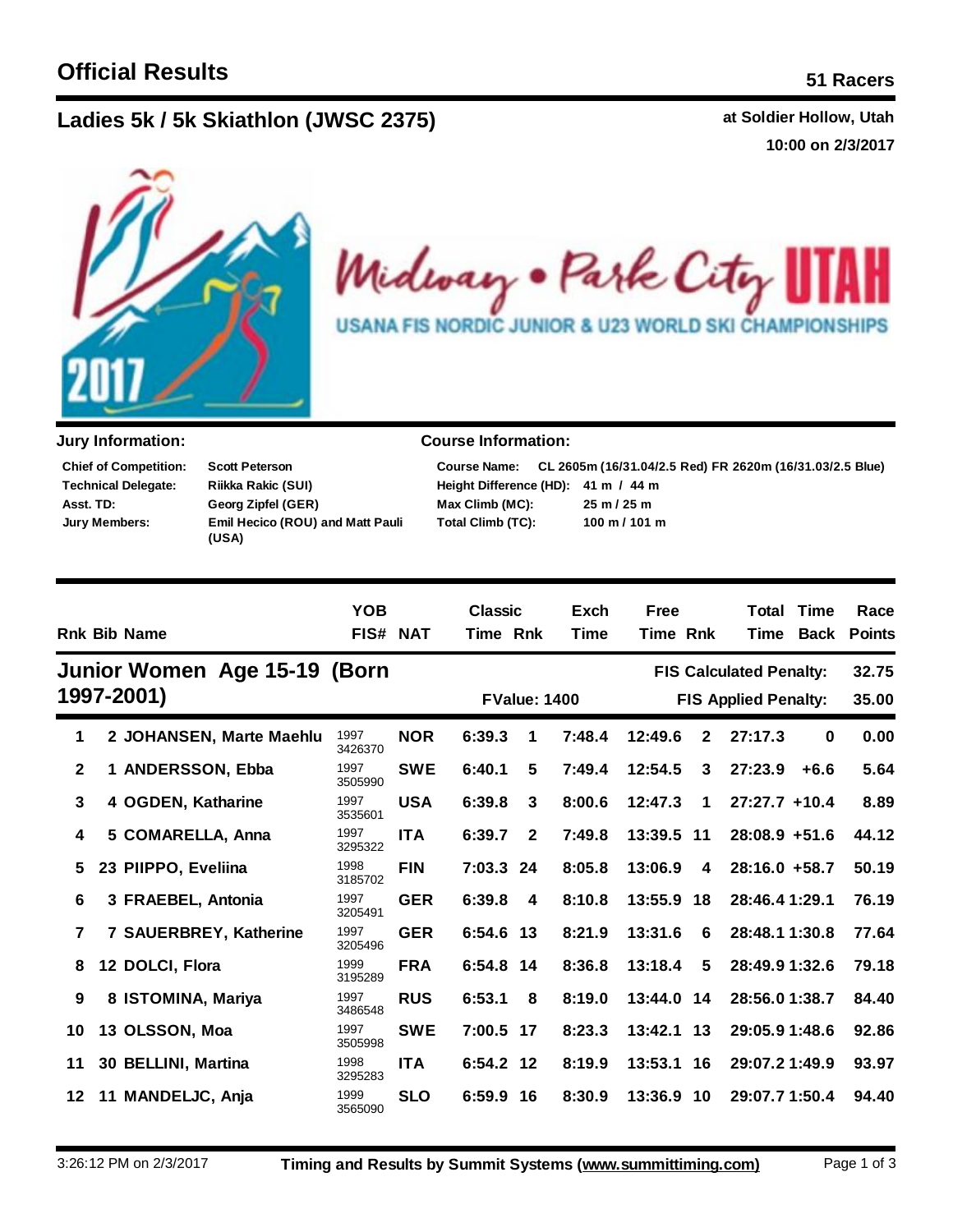|    |                                 | <b>YOB</b>      |            | <b>Classic</b> |   | Exch        | <b>Free</b>     |    | <b>Total Time</b>     | Race          |
|----|---------------------------------|-----------------|------------|----------------|---|-------------|-----------------|----|-----------------------|---------------|
|    | <b>Rnk Bib Name</b>             | FIS# NAT        |            | Time Rnk       |   | <b>Time</b> | <b>Time Rnk</b> |    | Time Back             | <b>Points</b> |
| 13 | 36 HAVLICKOVA, Barbora          | 2000<br>3155356 | <b>CZE</b> | 7:04.7 27      |   | 8:31.3      | 13:34.2         | 8  | 29:10.1 1:52.8        | 96.45         |
| 14 | 31 MIYAZAKI, Hikari             | 1998<br>3305258 | <b>JPN</b> | 7:12.8 36      |   | 8:24.8      | 13:33.1         | 7  | 29:10.6 1:53.3        | 96.88         |
| 15 | 9 DUCORDEAU, Juliette           | 1998<br>3195253 | <b>FRA</b> | 6:53.4         | 9 | 8:43.8      | 13:34.6         | 9  | 29:11.7 1:54.4        | 97.82         |
| 16 | 26 ZHEREBYATEVA, Anna           | 1997<br>3486471 | <b>RUS</b> | 6:52.6         | 6 | 8:15.8      | 14:04.0 21      |    | 29:12.4 1:55.1        | 98.42         |
| 17 | 19 NISSINEN, Vilma              | 1997<br>3185633 | <b>FIN</b> | 6:57.8 15      |   | 8:19.1      | 14:08.0         | 24 | 29:24.8 2:07.5 109.02 |               |
| 18 | 34 FRANCHI, Francesca           | 1997<br>3295370 | <b>ITA</b> | 7:04.3 26      |   | 8:42.5      | 13:39.6 12      |    | 29:26.3 2:09.0 110.30 |               |
| 19 | 21 BERG, Julie Victoria         | 1997<br>3426356 | <b>NOR</b> | 7:01.0 18      |   | 8:32.8      | 13:52.7 15      |    | 29:26.5 2:09.2 110.47 |               |
| 20 | 28 BROLL, Veronika              | 1997<br>3295271 | <b>ITA</b> | 7:01.4 19      |   | 8:30.3      | 13:58.1         | 19 | 29:29.7 2:12.4 113.21 |               |
| 21 | 10 DURKINA, Lidia               | 1997<br>3486213 | <b>RUS</b> | 6:53.0         | 7 | 8:12.6      | 14:25.5         | 29 | 29:31.0 2:13.7 114.32 |               |
| 22 | 33 MAJBAECK, Maja               | 1998<br>3506064 | <b>SWE</b> | 7:03.3 25      |   | 8:22.1      | 14:07.3 23      |    | 29:32.7 2:15.4 115.78 |               |
| 23 | 18 SIMPSON-LARSEN, Karolin 1997 | 3426431         | <b>NOR</b> | 7:02.2 22      |   | 8:34.2      | 13:59.5         | 20 | 29:35.9 2:18.6 118.51 |               |
| 24 | 29 SWIRBUL, Hailey              | 1998<br>3535602 | <b>USA</b> | 7:01.5 20      |   | 8:32.8      | 14:04.1 22      |    | 29:38.3 2:21.0 120.56 |               |
| 25 | 40 KOBAYASHI, Chika             | 1998<br>3305263 | <b>JPN</b> | 7:12.7 35      |   | 8:36.3      | 13:55.1         | 17 | 29:44.1 2:26.8 125.52 |               |
| 26 | 42 SOBUE, Rin                   | 2000<br>3305268 | <b>JPN</b> | 7:11.0 34      |   | 8:56.0      | 14:20.0         | 27 | 30:27.0 3:09.7 162.21 |               |
| 27 | 38 WERRO, Giuliana              | 1999<br>3515285 | <b>SUI</b> | 7:05.9 28      |   | 8:34.6      | 14:47.5 33      |    | 30:27.9 3:10.6 162.98 |               |
| 28 | 37 HYNES, Natalie               | 1998<br>3105271 | <b>CAN</b> | 7:22.1 40      |   | 8:51.8      | 14:14.8 25      |    | 30:28.6 3:11.3 163.57 |               |
| 29 | 35 STANKOVA, Zuzana             | 1997<br>3155330 | <b>CZE</b> | 7:06.7 29      |   | 9:05.5      | 14:18.1         | 26 | 30:30.3 3:13.0 165.03 |               |
| 30 | 41 MCISAAC, India               | 2000<br>3105254 | <b>CAN</b> | 7:22.7 41      |   | 8:47.0      | 14:21.5         | 28 | 30:31.1 3:13.8 165.71 |               |
| 31 | <b>6 CHAMIOT MAITRAL, Laura</b> | 1998<br>3195250 | <b>FRA</b> | 6:53.8 10      |   | 9:23.0      | 14:37.5 30      |    | 30:54.3 3:37.0 185.55 |               |
| 32 | 43 GROS, Cecile                 | 1997<br>3195239 | <b>FRA</b> | 7:19.1 37      |   | 8:46.8      | 14:49.4 35      |    | 30:55.2 3:37.9 186.32 |               |
| 33 | 47 COMPTON, Lisle               | 1998<br>3105259 | <b>CAN</b> | 7:19.5 38      |   | 8:55.0      | 14:48.3 34      |    | 31:02.8 3:45.5 192.82 |               |
| 34 | 22 WALCHHOFER, Barbara          | 1997<br>3055112 | <b>AUT</b> | 7:09.6 32      |   | 9:01.3      | 14:53.2 36      |    | 31:04.1 3:46.8 193.93 |               |
| 35 | <b>14 STEINER, Desiree</b>      | 1998<br>3515289 | <b>SUI</b> | 7:02.0 21      |   | 9:04.0      | 15:13.6 40      |    | 31:19.6 4:02.3 207.18 |               |
| 36 | 50 PULLES, Mariel Merlii        | 1998<br>3395115 | <b>EST</b> | 7:23.2 43      |   | 9:11.3      | 14:46.2 31      |    | 31:20.6 4:03.3 208.04 |               |
| 37 | 49 JORTBERG, Lauren             | 1997<br>3535634 | <b>USA</b> | 7:09.0 31      |   | 9:11.6      | 15:01.2 37      |    | 31:21.8 4:04.5 209.06 |               |
| 38 | 15 MCCREREY, Taeler             | 1997<br>3535627 | <b>USA</b> | 7:08.0 30      |   | 9:10.7      | 15:06.1 38      |    | 31:24.8 4:07.5 211.63 |               |
| 39 | 45 VILA OBIOLS, Carola          | 1999<br>3025001 | <b>AND</b> | 7:22.1 39      |   | 8:58.9      | 15:11.3 39      |    | 31:32.2 4:14.9 217.96 |               |
| 40 | 39 KROL, Yuliia                 | 1998<br>3695082 | <b>UKR</b> | 7:25.2 44      |   | 8:48.6      | 15:42.6 42      |    | 31:56.3 4:39.0 238.56 |               |
| 41 | 32 RICHARDSON, Annika           | 1998<br>3105236 | <b>CAN</b> | 7:31.8 45      |   | 9:47.9      | 14:46.8 32      |    | 32:06.6 4:49.3 247.37 |               |
| 42 | 46 KOLODZIEJ, Klaudia           | 1998<br>3435184 | <b>POL</b> | 7:48.8 49      |   | 9:22.3      | 15:36.7 41      |    | 32:47.8 5:30.5 282.60 |               |